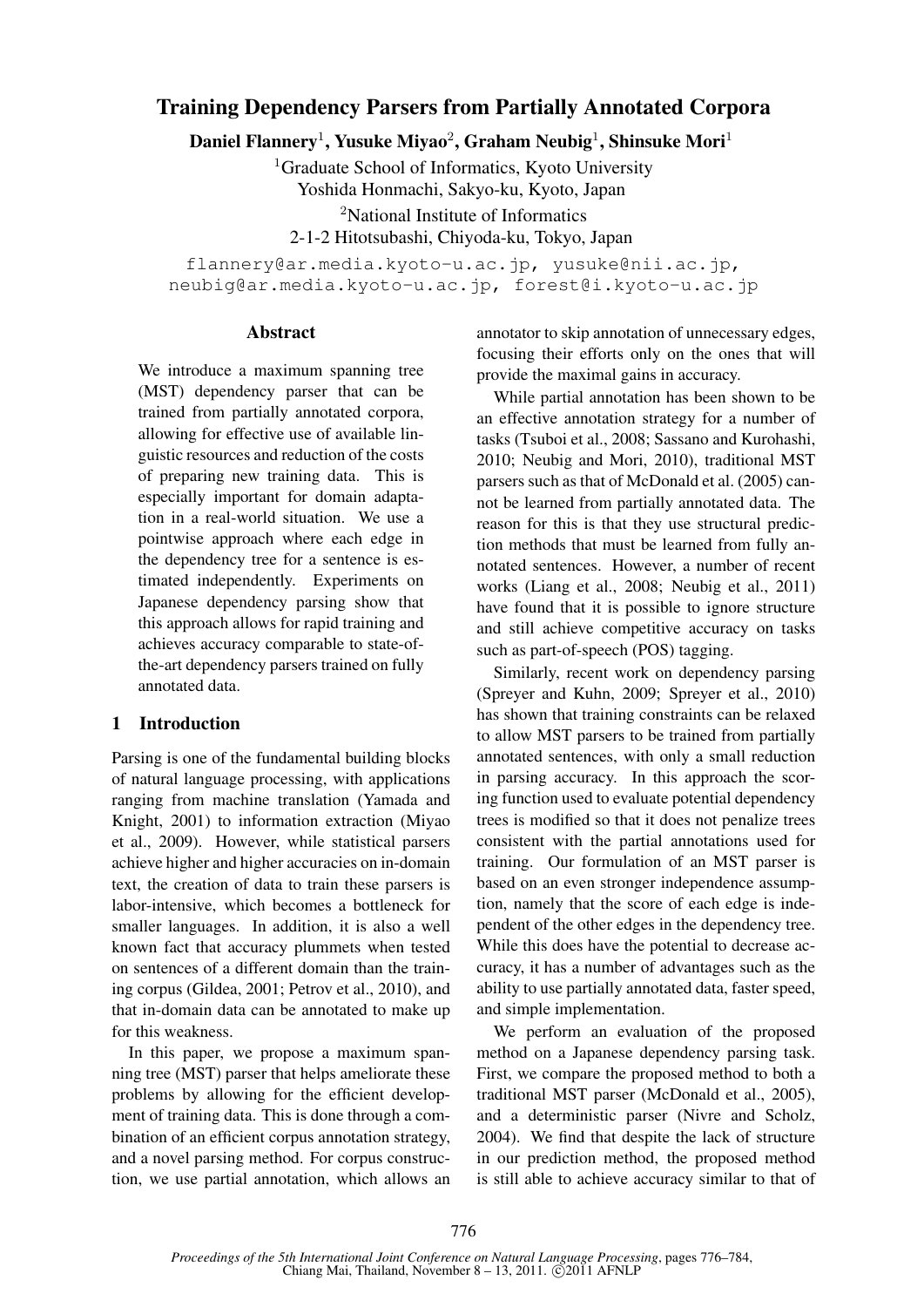the traditional MST parser, while training and testing speeds are similar to that of the deterministic parser.

In addition, we perform a case-study of the use of partial annotation in a practical scenario, where we have data that follows a segmentation standard that differs from the one we would like to follow. In Japanese dependency parsing, traditionally phrase segments (*bunsetsu*) have been used instead of words as the minimal unit for parsing (Kudo and Matsumoto, 2002; Sassano and Kurohashi, 2010), but these segments are often too large or unwieldy for applications such as information extraction and machine translation (Nakazawa and Kurohashi, 2008). In our casestudy, we demonstrate that a corpus labeled with phrase dependencies can be used as a partially annotated corpus in the development of a wordbased parser that is more appropriate for these applications. The use of a phrase-labeled corpus allows us to increase the accuracy of a word-based parser trained on a smaller word-labeled data set by 2.75%.

# 2 Pointwise estimation for dependency parsing

This work follows the standard setting of recent work on dependency parsing (Buchholz and Marsi, 2006). Given as input a sequence of words,  $\mathbf{w} = \langle w_1, w_2, \dots, w_n \rangle$ , the goal is to output a dependency tree  $\mathbf{d} = \langle d_1, d_2, \dots, d_n \rangle$ , where  $d_i \equiv j$ when the head of  $w_i$  is  $w_j$ .<sup>1</sup> We assume that  $d_i = 0$ for some word  $w_i$  in a sentence, which indicates that  $w_i$  is the head of the sentence.

#### 2.1 A Pointwise MST Parser

The parsing model we pursue in this paper is Mc-Donald et al. (2005)'s edge-factored model. A score,  $\sigma(d_i)$ , is assigned to each edge (i.e. dependency)  $d_i$ , and parsing finds a dependency tree,  $\hat{d}$ , that maximizes the sum of the scores of all the edges.

$$
\hat{d} = \underset{d}{\operatorname{argmax}} \sum_{d \in \mathbf{d}} \sigma(d). \tag{1}
$$

It is known that, given  $\sigma(d)$  for all possible dependencies in a sentence,  $\hat{d}$  can be computed by the maximum spanning tree algorithm such as Chu-Liu/Edmonds' algorithm.

An important difference from McDonald et al. (2005) is in the estimation of  $\sigma(d)$ . McDonald et al. (2005) applied a perceptron-like algorithm that optimizes the score of entire dependency trees. However, we stick to pointwise prediction:  $\sigma(d_i)$ is estimated for each  $w_i$  independently. A variety of machine-learning-based classifiers can be applied to the estimation of  $\sigma(d)$ , because it is essentially an *n*-class classification problem.

In the experiments, we estimate a log-linear model (Berger et al., 1996). We calculate the probability of a dependency labeling  $p(d_i = j)$ for a word  $w_i$  from its context, which is a tuple  $x = \langle \boldsymbol{w}, \boldsymbol{t}, i \rangle$ , where  $\boldsymbol{t} = \langle t_1, t_2, \ldots, t_n \rangle$  is a sequence of POS tags assigned to  $w$  by a tagger. The conditional probability  $p(j|x)$  is given by the following equation.

$$
p(j|x,\boldsymbol{\theta}) = \frac{\exp(\boldsymbol{\theta} \cdot \boldsymbol{\phi}(x,j))}{\sum_{j' \in \mathcal{J}} \exp(\boldsymbol{\theta} \cdot \boldsymbol{\phi}(x,j'))}
$$
 (2)

The feature vector  $\phi = \langle \phi_1, \phi_2, \dots, \phi_m \rangle$ is a vector of non-negative values calculated from features on pairs  $(x, j)$ , with corresponding weights given by the parameter vector  $\theta =$  $\langle \theta_1, \theta_2, \ldots, \theta_m \rangle$ . We estimate  $\theta$  from sentences annotated with dependencies. It should be noted that the probability  $p(d_i)$  depends only on i, j, and the inputs  $w, t$ , which ensures that it is estimated independently for each  $w_i$ . Because parameter estimation does not involve computing  $d$ , we do not apply the maximum spanning tree algorithm in training.

#### 2.2 Features

Our current implementation uses the following features for  $\phi$ .

- F1: The distance between a dependent word and its candidate head.
- F2: The surface forms of the dependent and head words.
- F3: The parts-of-speech of the dependent and head words.
- F4: The surface forms of up to three words to the left of the dependent and head words.
- F5: The surface forms of up to three words to the right of the dependent and head words.

<sup>&</sup>lt;sup>1</sup>While we describe unlabeled dependency parsing for simplicity, it is trivial to extend it to labeled dependency parsing.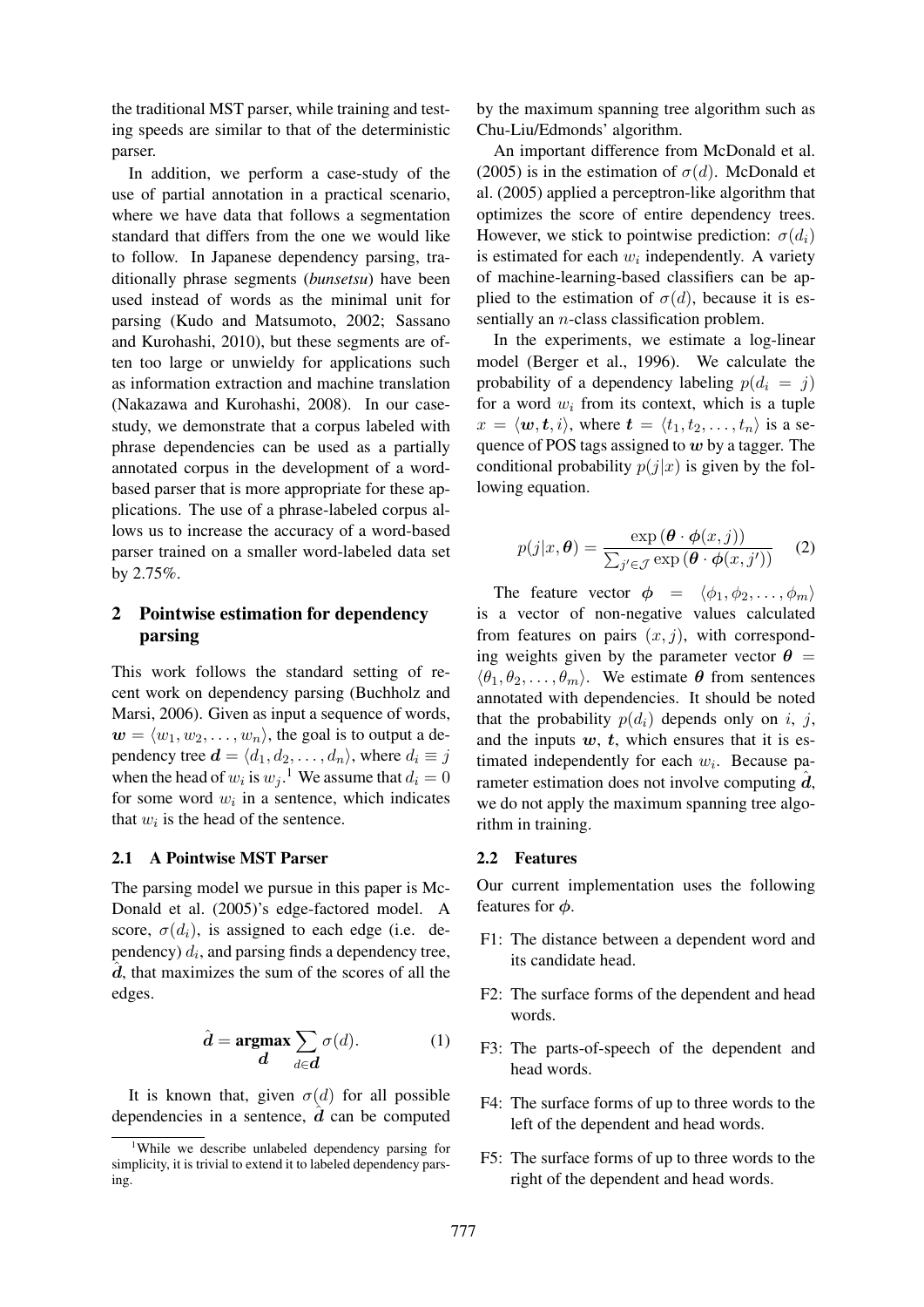| $\it i$        |      | $\overline{2}$    | 3          | 4     | 5     | 6      | 7     | 8                  | 9    |
|----------------|------|-------------------|------------|-------|-------|--------|-------|--------------------|------|
| $w_i$          | 政府   | は                 | 投資         | に     | つなが   | る      | ノ     | 歓迎                 |      |
| Eng.           | Gov. | subj.             | investment | to    | leads | ending | that  | welcomes           | do   |
| $t_i$          | noun | part.             | noun       | part. | verb  | infl.  | part. | noun               | verb |
| $d_i$          |      | 8                 |            |       |       |        |       |                    |      |
| F <sub>1</sub> |      | 6                 |            |       |       |        |       |                    |      |
| F <sub>2</sub> |      | は                 |            |       |       |        |       | 歓迎                 |      |
| F <sub>3</sub> |      | part.             |            |       |       |        |       | noun               |      |
| F <sub>4</sub> |      | 政府                |            |       |       |        |       | つなが,る,と            |      |
| F <sub>5</sub> |      | 投資,に,つなが          |            |       |       |        |       |                    |      |
| F <sub>6</sub> |      | noun              |            |       |       |        |       | verb, infl., part. |      |
| F7             |      | noun, part., verb |            |       |       |        |       | verb               |      |

The second word, case marker  $\forall$  (*subj.*), has two grammatically possible heads: the verb  $\forall$   $\forall$   $\forall$   $\forall$  (leads) and the verb 歓迎 (welcomes). In our framework, only this word needs to be annotated with its head.

Figure 1: An example of a partially annotated sentence and the features for a dependency between case marker は (*subj.*) and the verb 歓迎 (welcomes).

- F6: The parts-of-speech of the words selected for F4.
- F7: The parts-of-speech of the words selected for F5.

Figure 1 shows the values of these features for a partially annotated example sentence where one word, case marker は (*subj.*), has been annotated with its head, the verb 歓迎 (welcomes).

Pointwise prediction rather than structured prediction has the potential to hurt parsing accuracy. However, our method can enjoy greater flexibility, which allows for training from partially annotated corpora as will be described in Section 3. It also simplifies the implementation and reduces the time necessary for training.

#### 2.3 Solution Search

In the experiments, we target Japanese parsing. Because Japanese is a head-final language, we assume  $d_i > i$  for all  $i \neq n$  and  $d_n = 0$ . This assumption reduces the maximum spanning tree algorithm to a simpler algorithm: for each word we select the dependency with the maximum score. As this never creates a loop of dependencies, a recursive process as in Chu-Liu/Edmonds' algorithm is not necessary.

#### 3 Domain Adaptation for MST Parsing

Assuming that the cost of annotation corresponds roughly to the number of annotations performed, out of all possible annotations to have annotators

perform for a target domain corpus we want to select the ones which provide the greatest benefit to accuracy when training. The high cost of annotation work is the primary motivation for this approach.

#### 3.1 Partial Annotation for a Parser

In the context of dependency parsing, partial annotation refers to annotating only certain dependencies between words in a sentence. Dependencies which are assumed to have little to no value for training are left unannotated. Figure 1 shows an example of a partially annotated sentence that can be used as training data by our system.

Before text can be annotated with dependencies for use in our system, it must first be tokenized and labeled with POS tags. $2$  We assume that the results of this tokenization and POS tagging are accurate enough that we need to manually annotate only the dependencies between the tokenized words.

### 3.2 Learning Feature Weights from Partial Annotations

As explained in Section 2.1, edge scores,  $\sigma(d_i)$ , are estimated for each  $w_i$  independently. This means that the estimation of  $\sigma(d_i)$  requires only a gold dependency of  $w_i$ , and the other dependencies in a sentence are not necessary. This allows us to learn weights  $\theta$  for features from partially annotated corpora. When training data includes a gold

 $2$ We take a language-independent approach that does not make any assumptions about the unit of tokenization or the meaning of tags used.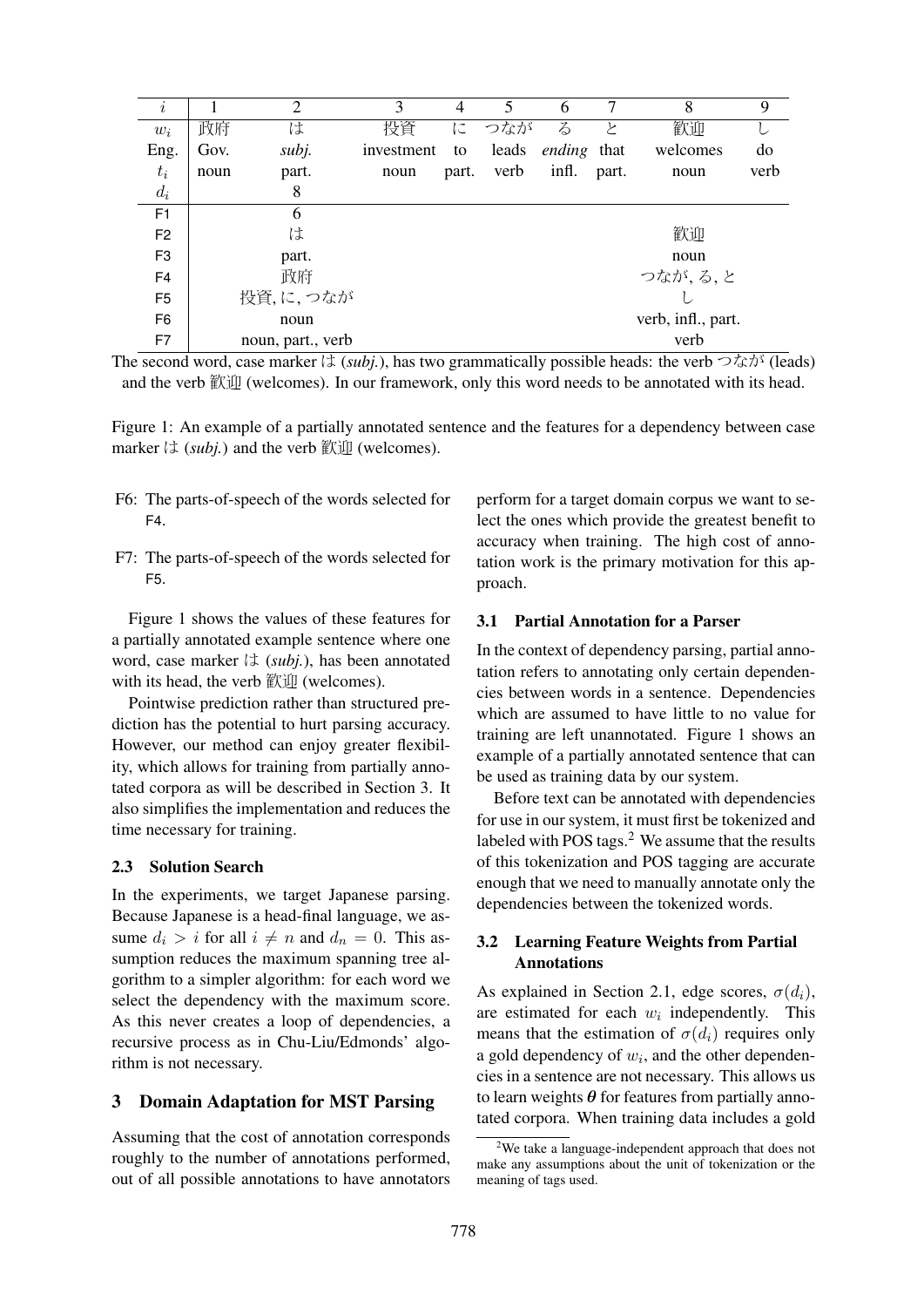|    |            | phrase-based dependency corpus (fully annotated) $\rightarrow$ |
|----|------------|----------------------------------------------------------------|
|    |            | ID head phrase                                                 |
|    | 01 02      | 党内/noun の/part. つ                                              |
|    | 02 07      | 議論/noun は/part.                                                |
|    | 03 04      | 「/symbol 保守/noun-                                              |
|    | 04 05      | 二/noun 党/suff. 論/noun は/part. つ                                |
|    | $ 05 \t06$ | よろし/adj. く/infl. な/adj. い/infl. 。/symbol 」/symbol と/part.      |
|    | 06 07      | い/verb う/infl.-                                                |
| 07 |            | もの/noun だ/aux. 。/symbol                                        |

Figure 2: An example of phrase-based dependency annotation for a sentence.

dependency that  $w_i$  depends on  $w_i$ , a discriminative classifier can be trained by regarding  $d_i = j$ as a positive sample and  $d_i = j'$  s.t.  $j' \neq j$  as negative samples.

In the case of Japanese parsing, because  $j >$ i for all  $d_i = j$ , negative samples are  $d_i = j$  $j'$  s.t.  $j' \neq j \wedge j' > i$ . For example, from the partial annotation given in Figure 1, we can create a training instance for  $w_2$ ,  $\forall$  (*subj.*), where the positive sample is  $d_2 = 8$  and the negative samples are  $d_2 = 3, 4, \ldots, 7, 9$ .

### 3.3 Domain Adaptation with a Partially Annotated Training Corpus

As a case study, we show how partial annotation can be used as a low-cost method of converting the annotation standard of an existing linguistic resource. As we mentioned in Section 1, traditional frameworks for Japanese dependency parsing are phrase-based. Many existing dependency corpora use phrases as the unit of annotation, and these resources are a valuable potential source of data for mining word dependencies. However, phrase dependencies alone do not provide enough information for an automatic conversion to word dependencies. One of the advantages of our parser is that it can be trained on a partially annotated corpus, so if we can derive even some word dependencies from phrase dependencies we can quickly and easily make use of existing resources.

To take advantage of these linguistic resources, we created a number of rules to derive word-based dependency annotations from phrase-based annotations. Instead of trying to convert all phrase dependencies, we focused on heuristics that provide only reliable word dependencies. The word-based dependency set produced by these rules is a partial annotation of the original corpus.

For the domain adaptation experiments described in Section 4, we used this procedure on the NAIST Text Corpus (NTC) (Iida et al., 2007) to create a small partially-annotated target domain corpus. The NTC consists of newspaper articles from the Mainichi Shimbun.<sup>3</sup> Figure 2 shows an example sentence from this corpus annotated with phrase dependencies.

To aid the construction of conversion rules, we chose three broad categories of words - content words, function words, and punctuation symbols - that provide clues to the structure of a phrase. Before we explain our rules, we will give a short explanation of these three categories.

We defined content words as nouns, verbs, adjectives, interjections, prenominal adjectives, suffixes, and prefixes. Function words are auxiliary verbs, particles, inflections, and conjunctions. In this context, punctuation symbols are both the English and Japanese versions of period and comma characters. These three categories are used to determine phrases which can be mined for relatively accurate word dependencies.

Figure 3 shows an example of how the rules explained below are used to derive word-based dependencies from phrase-based dependencies for the sentence given in Figure 2.

The first two rules are inter-phrase rules, which are concerned with the relationship between words located in different phrases.

1. LAST: Given a dependent phrase and its head phrase in the original annotation, set the head of the last word in the dependent phrase to the last content word in the head phrase. Note, we only apply this rule if the head phrase consists of a content word followed by zero or more function words, followed by an optional punctuation symbol.

<sup>&</sup>lt;sup>3</sup>In addition to phrase dependency annotations, the NTC also contains predicate-argument and coreference tags that are useful for deriving reliable word dependencies.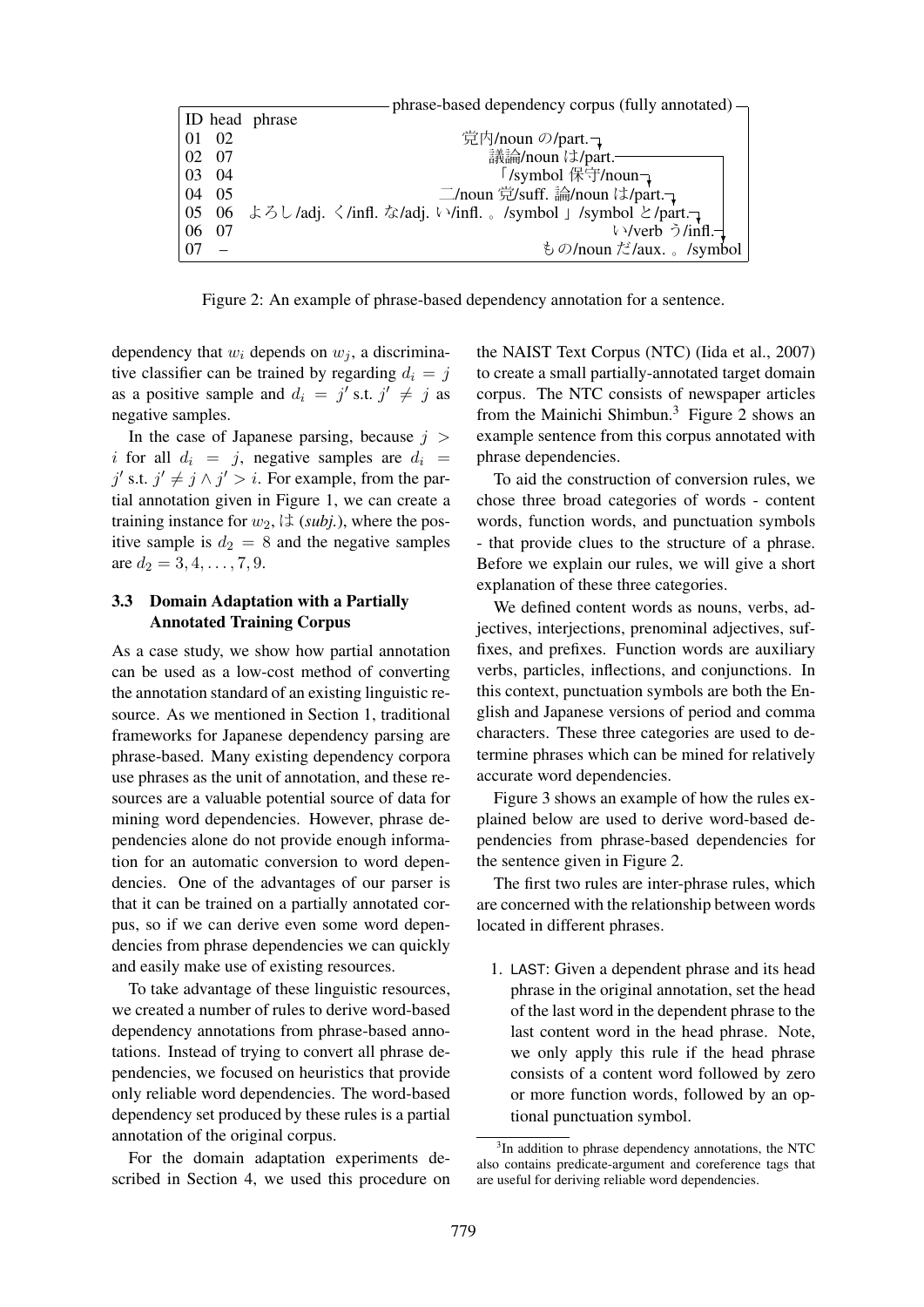

Figure 3: An example of word-based dependencies derived from phrase-based dependencies for a sentence.

2. PAREN: Set the head of a left parenthesis (or left bracket) word to the first right parenthesis (or right bracket) that follows it in the sentence.

The last four rules are intra-phrase rules that are concerned with the dependencies between words in the same phrase. The following rules were found to be effective.

- 3. FFS: If a phrase consists of zero or more content words, function words, or punctuation symbols followed by a sequence of two function words and a punctuation symbol, then set the head of the first function word in the sequence to the second function word and the head of the second function word to the punctuation symbol.
- 4. CF: If a phrase consists of zero or more content words followed by a sequence of a content word and a function word, then set the head of the content word to the function word.
- 5. INFLECT: If a word that is inflected in Japanese (verb, auxiliary verb, or adjective $4$ )

is followed by an inflection, the first word depends on the inflection.

6. FUNCT: If a function word is followed by a punctuation symbol, set the head of the function word to the punctuation symbol.

### 4 Evaluation

As an evaluation of our parser, we measured parsing accuracies of several systems on test corpora in two domains: one is a general domain in which a corpus fully annotated with word boundary and dependency information is available, and the other is a target domain assuming an adaptation situation in which only a partially annotated corpus is available for quick and low-cost domain adaptation.

### 4.1 Experimental Settings

In the experiments we used example sentences from a dictionary (Keene et al., 1992) as the general domain data, and newspaper articles as the target domain data. We used business newspaper articles (Nikkei), similar to the Wall Street Journal, for the target domain test set. For the domain adaptation experiments, we used the partiallyannotated corpus mentioned in Section 3.3 as a

<sup>4</sup> In Japanese there are two types of adjectives, *i*-type adjectives and *na*-type adjectives. Both types are inflected.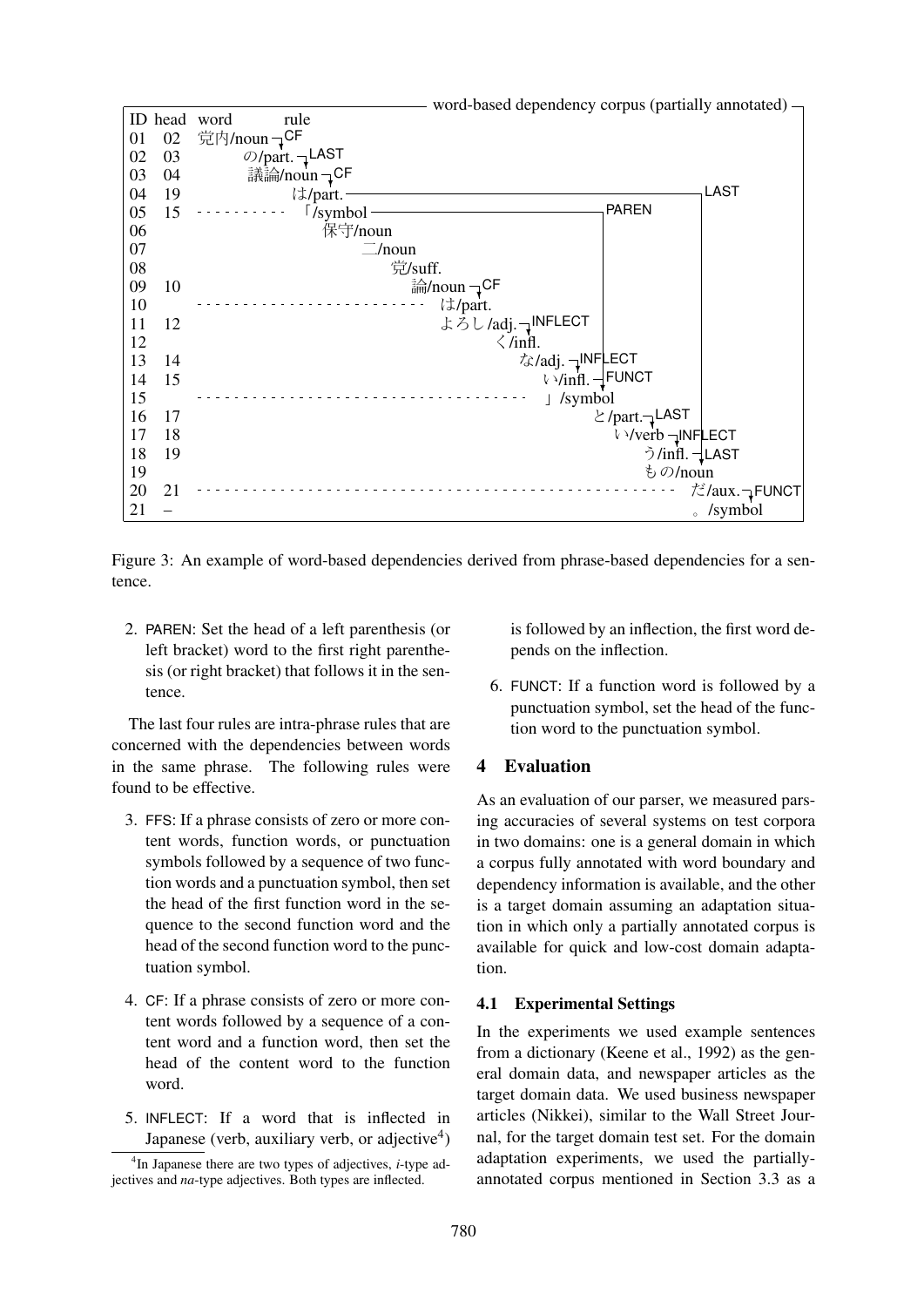| ID        | source             | usage    | #sentences | #words    | #chars    |
|-----------|--------------------|----------|------------|-----------|-----------|
| EHJ-train | example sentences  | training | 11,700     | 145,925   | 197.941   |
| EHJ-test  | from a dictionary  | test     | 1,300      | 16,348    | 22,207    |
| NTC-train | newspaper articles | training | 34,712     | 1,045,328 | 1,510,618 |
| NKN-test  | newspaper articles | test     | 1,002      | 29,038    | 43,695    |

Table 1: Sizes of Corpora.

NTC-train is a partially annotated corpus derived from phrase-based dependency annotations.

target domain training corpus. This corpus consists of newspaper articles that are similar to the target domain test set.

Usages and specifications of the various corpora are shown in Table 1. All the sentences are segmented into words manually and all the words are annotated with their heads manually. The Japanese data provided by the CoNLL organizers (Buchholz and Marsi, 2006) are the result of an automatic conversion from phrase (*bunsetsu*) dependencies. For a more appropriate evaluation we have prepared a word-based dependency data set.

The dependencies have no labels because almost all nouns are connected to a verb with a case marker and many important labels are obvious. The words are not annotated with POS tags, so we used a Japanese POS tagger, KyTea (Neubig et al., 2011), trained on about 40k sentences from the BCCWJ (Maekawa, 2008).

For the general domain experiments we compared the following systems, using projective parsing algorithms for training because of the assumptions about Japanese parsing outlined in Section 2.1.

- 1. Malt: Nivre et al. (2006)'s MaltParser, using Nivre's arc-eager algorithm and the option for strict root handling.
- 2. MST: McDonald et al. (2005)'s MST Parser, using  $k$ -best parse size with  $k=5$ .
- 3. PW: Our system, where pointwise estimation is used to estimate dependencies. Stochastic gradient descent training was used to train log-linear models.

# 4.2 With a Fully Annotated Training Corpus

For the first experiment, we measured the accuracy of each system on an in-domain test set when training on a fully annotated corpus. The results are shown in Table 2. Malt and MST have similar accuracy. PW has slightly higher accuracy than both of these systems, but the difference in accuracy is not statistically significant. We also measured the training time and the parsing speed of each system. Table 3 shows the results. From this table, first we see that MST is much slower than Malt, as is well known. Our method, however, is much faster than MST and the parsing speed is approximately the same as the shift-reduce-based Malt.

Theoretically the training time of our method is proportional to the number of annotated dependencies. In line with Kudo and Matsumoto (2002), we make two assumptions about Japanese dependency parsing. First, because Japanese is a headfinal language we assume that every word except the final one in a sentence depends on one of the words located to its right. Second, we assume that all dependencies are projective, in other words that edges in the dependency tree do not cross each other. These assumptions limit the number of candidate heads for a word, reducing the training time.

Because all parsers were trained with projective algorithms, the first assumption is most likely the main reason for the difference in training times between PW and MST. For other languages where possible heads can be located both to the left and right of a word, we expect training times to increase. Our pointwise approach can be extended to handle these languages by changing the constraint on heads from  $j > i$  to  $j \neq i$  for all  $d_i = j$ . This is an important direction for future work now that we have confirmed that this approach is effective for Japanese.

We performed a second experiment in the general domain to measure the impact of the training corpus size on parsing accuracy. To make smaller training corpora, we set a fixed number of dependency annotations and then sequentially selected sentences from EHJ-train until the desired number of dependency annotations were collected. The re-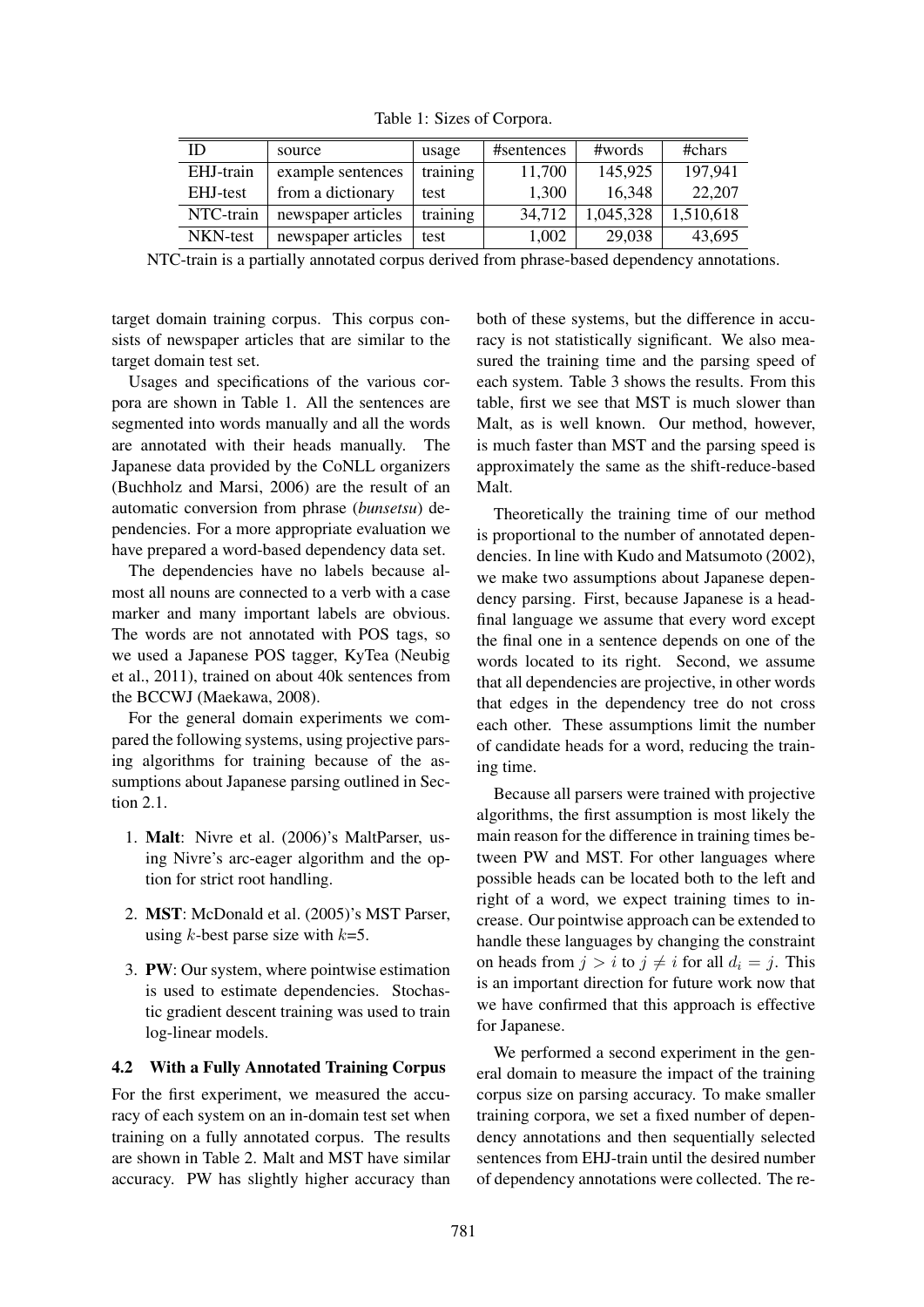Table 2: Parsing Accuracy on EHJ-test.

| method                | EHJ-test |  |  |  |
|-----------------------|----------|--|--|--|
| Malt                  | 96.63%   |  |  |  |
| <b>MST</b>            | 96.67%   |  |  |  |
| <b>PW</b>             | 96.83%   |  |  |  |
| All systems were      |          |  |  |  |
| trained on EHJ-train. |          |  |  |  |

sults are shown in Figure 4. Though PW achieves the highest accuracy when the full training corpus is used, Malt has higher accuracy than both of the MST-based systems when the training corpus is one-third or less the size of the full training corpus. It can also be shown that both MST-based systems improve at a similar rate for all sizes of training corpora.

### 4.3 Domain Adaptation with a Partially Annotated Training Corpus

Tasks that make use of parsers, such as machine translation (Yamada and Knight, 2001), often require word-based models. However, because phrase-based approaches have traditionally been used for Japanese dependency parsing (Kudo and Matsumoto, 2002; Sassano and Kurohashi, 2010), word-based linguistic resources for Japanese are scarce. Preparing the fully annotated corpora required by existing word-based parsers such as Mc-Donald et al. (2005)'s MST Parser is an expensive and laborious task.

Our parser attempts to address these problems by introducing a word-based framework for dependency parsing that can use partially annotated training data. Partial annotation is one way to efficiently make use of existing resources in the target domain without incurring high annotation costs.

We used each rule described in Section 3.3 individually to convert the annotations in the NTCtrain and produce a pool of word-based dependencies. We then selected 5k of those dependencies to add to EHJ-train, and measured the results on NKN-test. We also used all rules simultaneously to produce word-based dependencies and measured the results in the same way as the individual rules. The total size of the partial annotation pool produced by using all rules was 248,148 dependencies out of 1,010,648 annotation candidates (not counting the last word of sentences, which has no dependency). The baseline case only used the EHJ-train with no partial annotations from the

Table 3: Training Time and Parsing Speed.

| method                                    | training time | parsing speed     |  |  |
|-------------------------------------------|---------------|-------------------|--|--|
| Malt                                      | 14[s]         | $1.3$ [ms/sent.]  |  |  |
| <b>MST</b>                                | 1901[s]       | $32.7$ [ms/sent.] |  |  |
| PW                                        | 125[s]        | $2.8$ [ms/sent.]  |  |  |
| All systems were trained on EHJ-train and |               |                   |  |  |

tested on EHJ-test. The machine used had a 3.33GHz processor and 12GB of RAM.

pool. The results are shown in Figure 5.

It can be seen that the LAST rule is the most effective, followed by the PAREN rule. This suggests that the long-distance dependencies provided by these rules are more useful for domain adaptation than the short-distance dependency information that the intra-phrase rules provide.

Combining all of the rules increases the accuracy on NKN-test to 88.44%, an increase of 2.75% over the baseline. This combination of rules results in lower accuracy gains than the sum of the gains from individual rules because different rules may convert the same phrase dependencies. These results show that our pointwise approach allows for effective use of existing target domain resources and increased parsing accuracy in the target domain through partial annotation.

### 5 Related Work

There has been a significant amount of work on how to utilize in-domain data to improve the accuracy of parsing. The majority of this work has focused on using unlabeled data in combination with self-training (Roark and Bacchiani, 2003; McClosky et al., 2006) or other semi-supervised learning methods (Blitzer et al., 2006; Nivre et al., 2007; Suzuki et al., 2009).

Roark and Bacchiani (2003) also present work on supervised domain adaptation, although this focuses on the utilization of an already-existing indomain corpus.

There has also been some work on efficient annotation of data for parsing (Tang et al., 2002; Osborne and Baldridge, 2004; Sassano and Kurohashi, 2010). Most previous work focuses on picking efficient sentences to annotate for parsing, but Sassano and Kurohashi (2010) also present a method for using partially annotated data with deterministic dependency parsers, which can be trivially estimated from partially annotated data.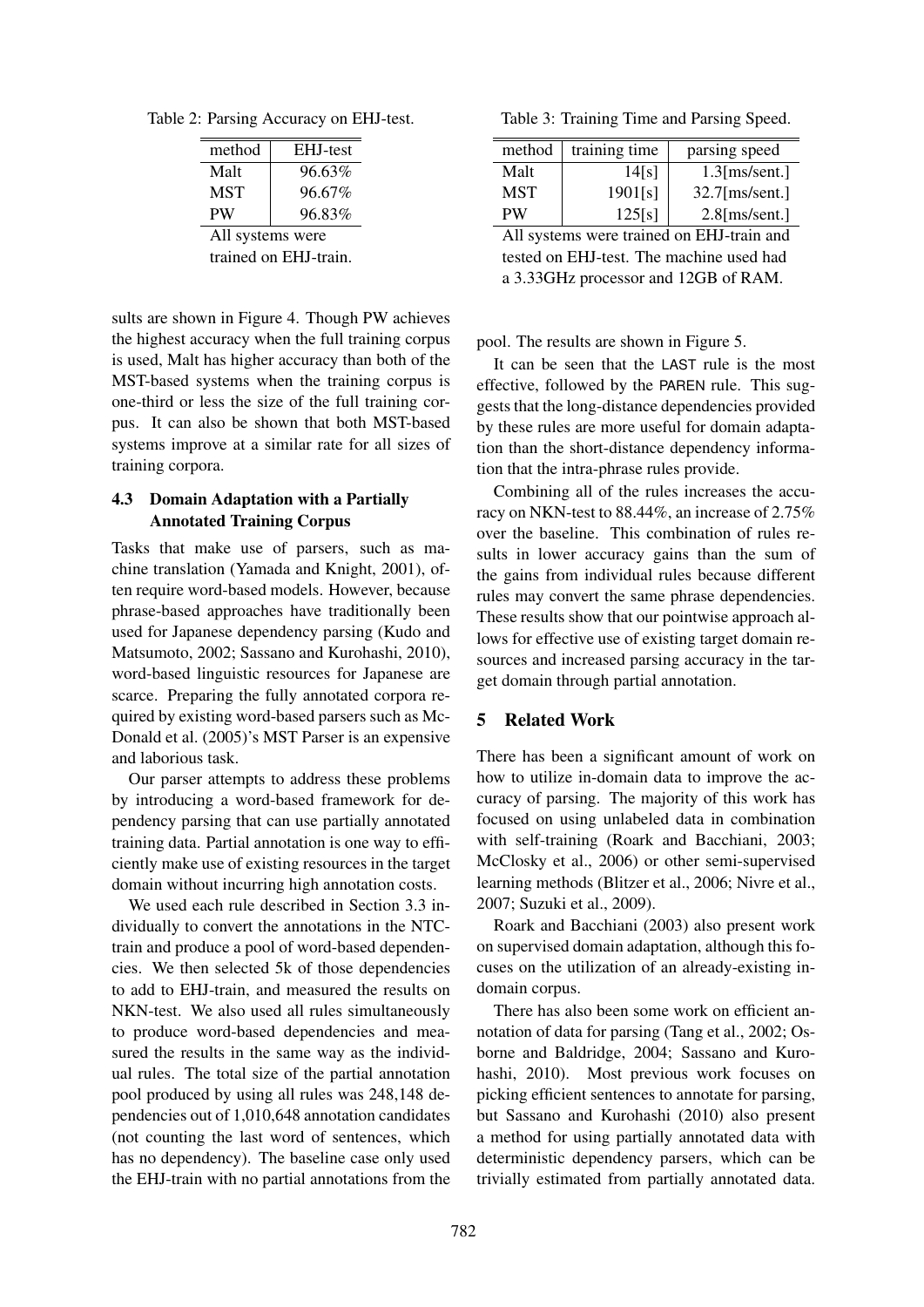

Figure 4: Comparison of parsing accuracy for different parsers.

Other recent work (Spreyer and Kuhn, 2009; Spreyer et al., 2010) has shown how both Nivre et al. (2006)'s MaltParser and McDonald et al. (2005)'s MST can be adapted to use partially annotated training data.

Traditional MST parsers such as McDonald et al. (2005)'s use structured prediction methods. Wang et al. (2007) showed that local classification methods can be used to train structured predictors. Their approach also uses "dynamic" features, where the predictions for some surrounding edges are used as features when estimating a possible edge between a dependent and head word.

Our parser also makes use of local classification methods for training, but in contrast to Wang et al. (2007) we take a pointwise approach based on the assumption that edge scores can be estimated independently. This work follows in the thread of Liang et al. (2008) and Neubig et al. (2011), who demonstrated that these assumptions can be made without a significant degradation in accuracy for POS tagging. Here we demonstrated that the same approach can be used for MST-based dependency parsing.

### 6 Conclusion

We introduced an MST parser that evaluates the score for each edge in a dependency tree independently, which allows for the use of partially annotated corpora in training. We demonstrated that target domain data annotated in this way can be combined with available general domain data to increase parsing accuracy in the target domain.

We evaluated state-of-the-art dependency parsers on a Japanese dependency parsing task,



Figure 5: Parsing Accuracy on NKN-test.

and found that our parser achieves accuracy comparable to that of a traditional MST parser. Additionally, the training and parsing speed of our parser is much faster than the traditional one, which allows it to be used for active learning in a real-world domain adaptation situation.

### References

- Adam L. Berger, Vincent J. Della Pietra, and Stephen A. Della Pietra. 1996. A maximum entropy approach to natural language processing. *Computational Linguistics*, 22(1):39–71.
- John Blitzer, Ryan McDonald, and Fernando Pereira. 2006. Domain adaptation with structural correspondence learning. In *Proceedings of the 2006 Conference on Empirical Methods in Natural Language Processing*, pages 120–128.
- Sabine Buchholz and Erwin Marsi. 2006. CoNLL-X shared task on multilingual dependency parsing. In *Proceedings of the Tenth Conference on Computational Natural Language Learning (CoNLL-X)*, pages 149–164.
- Daniel Gildea. 2001. Corpus variation and parser performance. In *Proceedings of the 2001 Conference on Empirical Methods in Natural Language Processing*, pages 167–202.
- Ryu Iida, Mamoru Komachi, Kentaro Inui, and Yuji Matsumoto. 2007. Annotating a Japanese text corpus with predicate-argument and coreference relations. In *Proceedings of the Linguistic Annotation Workshop*, pages 132–139.
- Donald Keene, Hiroyoshi Hatori, Haruko Yamada, and Shouko Irabu. 1992. *Japanese-English Sentence Equivalents (in Japanese)*. Asahi Press, Electronic book edition.
- Taku Kudo and Yuji Matsumoto. 2002. Japanese dependency analysis using cascaded chunking. In *Proceedings of the Sixth Conference on Computational Natural Language Learning*, volume 25, pages 1–7.